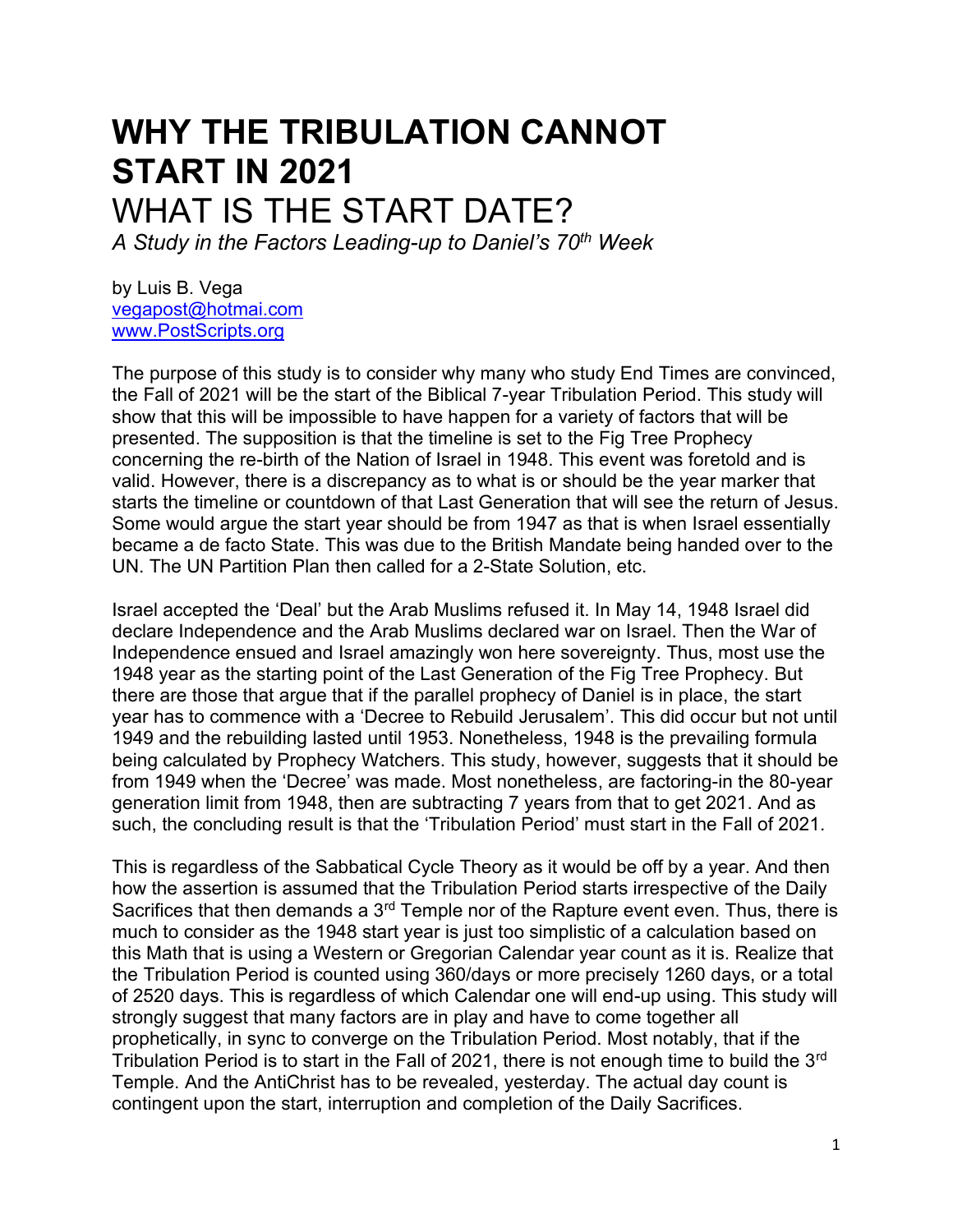## **On Your Mark**…

This then necessitates the AntiChrist coming on the World Scene and then this necessitates the Rapture event having to have happen before this. So, given the prevailing 1948 start year, the Fall Feasts of 2028 are when Jesus is to return, then the Tribulation Period has to start in the Fall of 2021. Although it sounds good and it makes for good talking points, this study has to disagree. And those who will put their faith and trust on the Tribulation Period starting in the Fall of 2021 will be disappointed, again.

Now one would agree that the year 2021 could be the Rapture Year though. Here are some reasons. The reasons have been stated before, but they will be revisited. The 1948 base year may not be the correct starting point. If one is using the parallel template from Daniel, the 'Decree to Rebuilt Jerusalem' has to also be applied then. This 'Decree' did not occur in 1947, or in 1948 but in 1949 when the Knesset made that Proclamation as Jerusalem was virtually destroyed in the War of Independence. So, a more accurate calculation would be the following.

## *1949 + 80 years = 2029 - 7 years = 2022*

One does believe that Jesus along with His Bride will be returning at a future Yom Teruah Fall Feast. It is argued that Jesus is to fulfill those other remaining Fall Feasts in succession within the weeks/days as He did for the Spring Feasts at His 1st Advent. But the Tribulation Period cannot start in the Fall of 2021. For one, it would be impossible to finish the  $3<sup>rd</sup>$  Temple by then. Even at breakneck speed to erect the Temple, it would take at least 2-3 months. This means that starting in July to August in 2021, the construction has to occur and this is not the present case, not by a long shot. The Geo-Political circumstances leading-up to the Tribulation Period are also not in place that will be initiating the demand for the 3<sup>rd</sup> Temple as a rallying cry for 'World Peace'.

It will be a 'House' of Prayer for All Nations that the AntiChrist will exploit. He will be like the Nimrod that will rally the Nations around the Temple as the 'Tower of Power'. And to also suggest that the revealing of the Ark of the Covenant will be the prime motivating factor. It would also mirror the Dispensation reverting back to the Time of the Law and Israel. And as mentioned, what will also be reason for the  $3<sup>rd</sup>$  Temple and a call for 'Peace and Security' is how Israel will have won a major Regional War against its immediate Muslim Neighbors. This might well be the Psalm 83 War. Thus, as one can assess, such variables are not yet fully in place to initiate the 70<sup>th</sup> Week of Years.

Now, as mentioned, one believes that the actual Tribulation Period is based on the start of the Daily Sacrifices' day counts, not the Rapture nor the 'Confirming the Covenant' event, whatever that will be or look like. Consider that the Tribulation Period to start in September 2021, during the Fall Feasts, in actuality are not technically occurring in the 'Fall'. This is one evidence that the current Rabbinical Calendar is off and that it should be based on the Equinoxes, or perhaps not. But to reiterate that there has to be the Isaiah 17 event that then will lead to the Psalm 83 War soon after the Rapture. This is as one sees the sequence as the Tribulation Period start year is not independent of such variables and it cannot start instantaneously for no reason.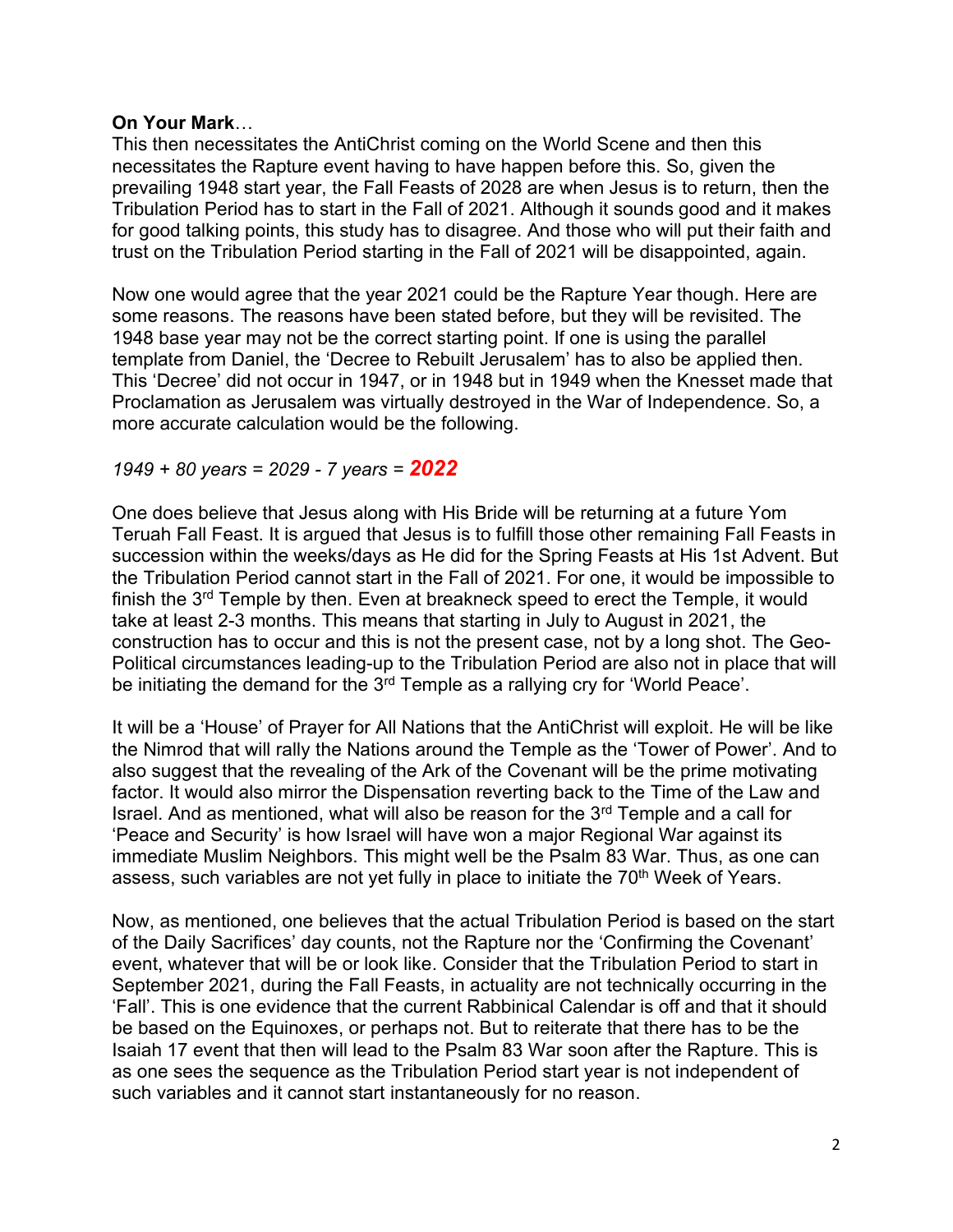## **Sabbatical Cycles**

No such events are occurring in the Summer of 2021 but realize that the AntiChrist has to come on the scene. This is after the Restrainer is set aside and the World is in total Chaos so that the AntiChrist can then bring his new Reset COVID World Order. Now, as many all know, one is a big proponent of the 7-year Sabbatical Cycles Pattern of Prophetic Time. This began with the Lunar Tetrad Pattern in 2014-15. Then with the understanding of the Shemitah Cycle, one formulated the Sabbatical Cycle Theory. Meaning that the last Blood Moon Tetrad perhaps alerted the World, Israel and the Church of the last 7-year countdown (2015+7 = 2022) to the start of Daniel's  $70<sup>th</sup>$  Week of Years, or that of the Tribulation Period, which is a Sabbatical Cycle or Shemitah. According to the Rabbinical Counting, Israel is in the current  $6<sup>th</sup>$  Year of the present 7-Year Sabbatical Cycle and will not enter or begin the  $7<sup>th</sup>$  Year until September of 2022.

And this is assuming Jesus will wait until the last or  $7<sup>th</sup>$  Year for the Rapture to occur. This is the question and the unknown variable. So, to mean that the Church Age could not end until end of Summer, 2022. And this is if one believes that a Summer Wheat Harvest will be and is the type for the Rapture timing and the end of the Church Age. However, what is exciting to consider is that with these 7-year Sabbatical Cycles patterns, the  $7<sup>th</sup>$  Year is always the Year of Rest. This pattern is taken directly off of the Creation Week, where YHVH re-created the Earth in 6 Days and on the  $7<sup>th</sup>$  Day, He Rested. And this pattern reverberated in Israel with the Land in how every 7<sup>th</sup> Year, there would be no 'Harvest'. It is taught that in the  $6<sup>th</sup>$  Year of the 7-year Sabbatical Cycle, YHVH would bless the Land with a Double-Portion, just like with the Manna.

Now, this is where Israel went astray due to pride and greed, they continued to sow and reap regardless. YHVH took note and count the Sabbatical Cycles the Land was 'owed' of its 'Rest'. That time amounted to 70 years and Israel was subsequently 'evicted' from the Land. She was Exiled to Babylon for those amount of years so as to have the Land 'Rest'. All this by way of background to strongly suggest that as there is to be no 'Harvest' in the 7<sup>th</sup> Year (Fall 2021-Fall 2022), prophetically of Souls, assuming a prophetic parallel here. The Harvest of the Church Age, the 'Pentecostal Intermission' is to then conclude with a 'Double Portion' in the  $6<sup>th</sup>$  Year, the current one of 2021. This will remain to be seen as the end of the Summer Wheat Harvest will determine this. Of course, it is only a conjecture but a powerful one to consider and hope for.

The Rapture is a 'Rescue'. There is sufficient pending danger with the mRNA shots being imposed on all the World as they are deadly and going to be mandated universally in the Fall of 2021. So, it is now a matter of 'Life and Death' for the whole World. At no other point in human history has all the humans been at the same time, subjected to the same threat of death. So, one's hope is that the Rapture could/should take place, if at most by the end of Summer 2021. The timeframe from then to the start of the of the Tribulation Period in the Fall of 2022 would be about right. This time would allow for the major Regional War with Israel, the Isaiah 17 destruction of Damascus, the 'Confirming of the Covenant' with the Many, the advent of the AntiChrist and the construction of the 3<sup>rd</sup> Temple. These points cannot be proven until after the fact. But it is exciting to see if it will all come true as one sees it.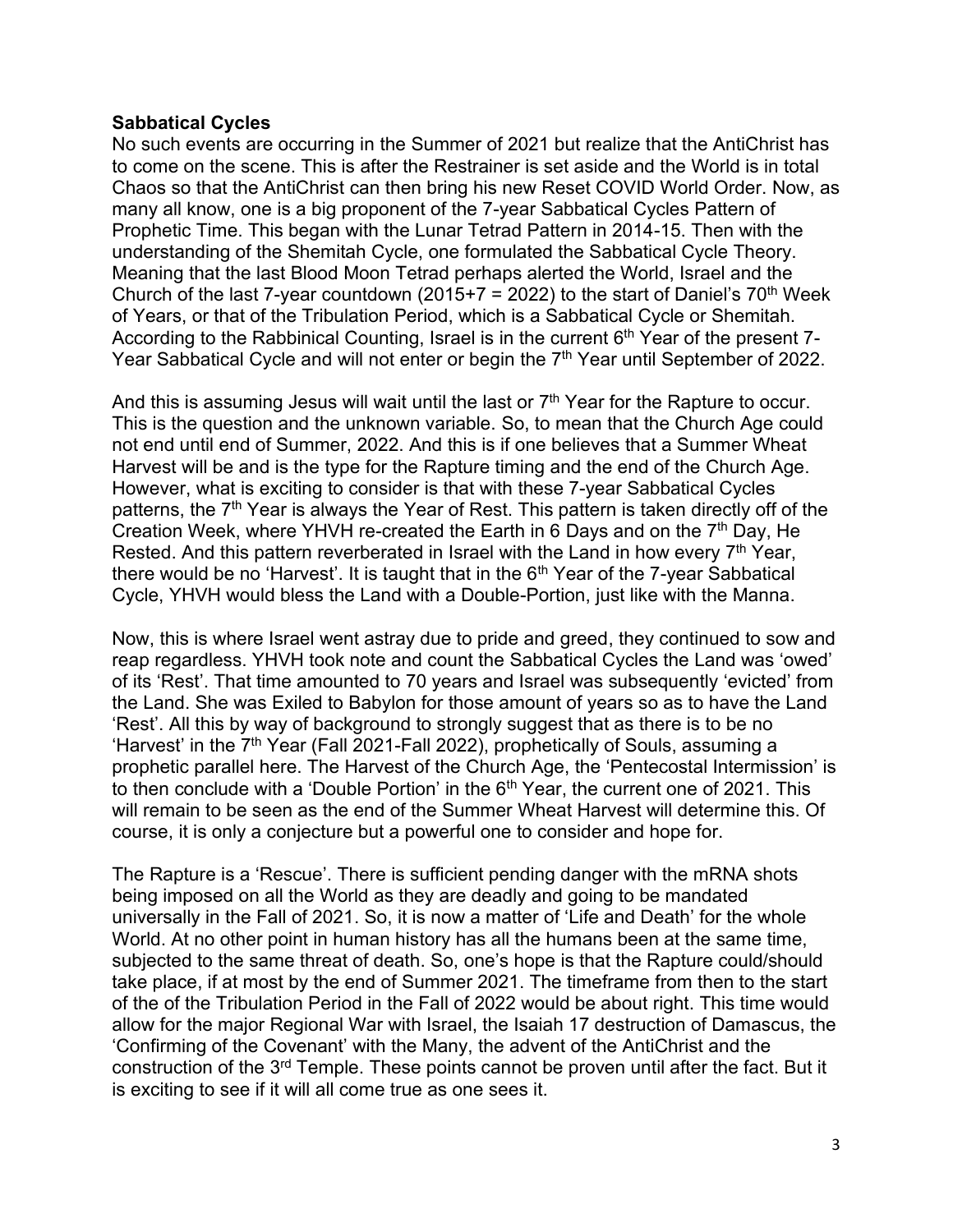#### **70th Year Generation**

If the Rapture is in 2021, then such a Sabbatical Cycle Theory will have been true all along. If not, then perhaps in 2022 as that will be the  $7<sup>th</sup>$  Year of the 7-year Sabbatical Cycle. Or it could even be that the Sabbatical Cycle years are off too. For sure, each year that comes and goes is 1 year closer to the Departure. Realize that just by doing the Math, from 1948, the 70<sup>th</sup> Year Anniversary already occurred in 2018. So, such an assertion of the 70<sup>th</sup> Year Fig Tree Generation has come and gone solely based off of 1948. But the 70-80 Generation Theory is a prophetic picture for sure, but there are more complexities to it. And one believes Christ designed it that way. One knows that one only knows in part because certain pieces of Biblical Prophecy are not meant to be known, such as the precise timing of the Rapture, for example.

One cannot know the exact year, but one can calculate a possible 'Zone' based on the Sabbatical Cycle Theory. This is as close as one will probably be able to get. There have also been many Celestial Signs like Blood Moons and Eclipses to help discern. The issue is when People try to force an interpretation and when the 'prophecy' or timing does not happen, many then get stumbled to the point that they lose 'Faith'. This is totally wrong as one is then clearly not putting one's Faith and Trust in Jesus and Scripture but in the Signs and Events or man's interpretations of them. For example, consider the Wedding Ring of Fire Annular Solar Eclipse of June 10, 2021. It occurred in-between the 'Horns' of the Sign of Taurus. One does believe that Signs, as clearly stated by YHVH are given to signal events to come. One can then deduce a measure of prophecy and signaling from them. This is actually what Jesus expected of the Learned Elders of Zion. Jesus rebuked them for not recognizing the 'Signs of His coming', etc.

Such Signs, even Astronomical ones are Biblically acceptable and in fact prudent to study. How so? Well consider that insights come from when and where an Eclipse occurs as it has significance, for example. In this case of the Wedding Eclipse, it occurred in the Sign of Taurus. Significance? Well, it was the Sign of Joseph. One can do a comparative study of the prophetic type of Joseph, as Messiah ben Joseph. This typology would be pertinent of the 1<sup>st</sup> coming of Jesus. One could then also see the connections, politically even now concerning Israel and in turn of how that even affects the Church. How so? There was a Joseph connection at this time. There were 2 key events with respect to Israel on June  $2<sup>nd</sup>$  of 2021 just about 1 week before the Annular Solar Eclipse pertinent to 'Joseph'/Israel and the end of the Church Age. How so?

Isaac Herzog was elected as 11th President of Israel. As Israel is a Parliamentary Democracy, this Office is the 'Ceremonial One'. He is the Head of State not the Government. It is the Prime Minister, elected by Party Majority that is the Head of Government and where the real power resides. Then the other event that took place on June 2, that same day, the Political Party Coalition was formed to remove Netanyahu as Prime Minister. Netanyahu has, so far been the longest serving Prime Minister in Israel's modern history. What is particular about this date is that both of these events happened to be the 153<sup>rd</sup> day of the year. Is this date, prophetically signaling that the Church is being put on notice that the Church Age is about to end perhaps? How so? The 153 coefficient is reminiscent of the total 'Catch' to be had during the Church Age.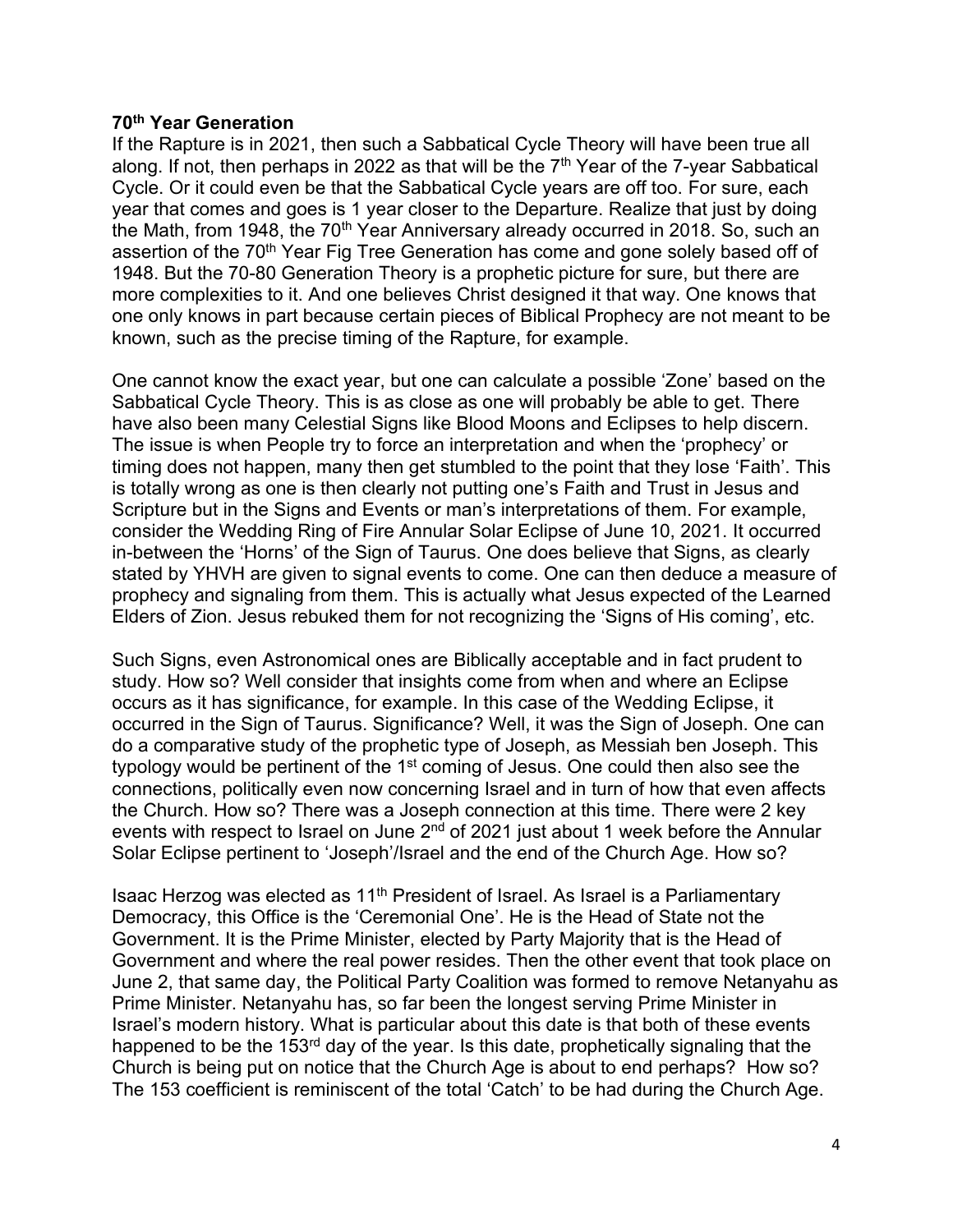### **What is the Deal?**

Will this mean then that the Rapture is to be in the same year then? End of the  $6<sup>th</sup>$  Year Double-Harvest? That remains to be seen. However, one can prophetically draw a parallel from the inference to 'Joseph'. In part, that is what the Solar Eclipse in Taurus, the Sign of Joseph is suggesting as he was the  $11<sup>th</sup>$  Son of Jacob. It is also understood that the number 153 represents the number of 'Fish' miraculously caught in the Disciple's Net, at the direction of the risen Jesus.

Thus, the year 2021 could be the year correlated to the Resurrection and Rapture, a completion of the Age of Grace, of the Harvest of Gentile Souls, etc. It could be the end of the Royal Commission being completed as the Church Age has been one of 'Fishing for Men'. The Sign of 'Pisces has thus been the Sign of the Astronomical Age that has complimented the Church Age. Astronomically, that has now passed to Aquarius. Thus, will the year 2021, the  $6<sup>th</sup>$  Year of the present 7-year Sabbatical Cycle see this transition of Dispensations take place? The 7<sup>th</sup> Year will be from Tom Teruah 2021 to Tom Teruah 2022. The following is the 7-year Sabbatical Cycle since the Tetrad of 2014-15.

| <b>Tetrad</b>       |  |  |  | Rest                                                                           |
|---------------------|--|--|--|--------------------------------------------------------------------------------|
|                     |  |  |  | 2014-15 2016 2017 2018 2019 2020 2021 2022 (Fall 2022 + 2520 = Daniel's Week?) |
| 7th 1 2 3 4 5 6 7th |  |  |  |                                                                                |

The coming New World Order will be centered in Israel, in Jerusalem and around the 3<sup>rd</sup> Temple. The Man of the Hour or 'Tribulation' will be led by the AntiChrist, whom Israel will accept in 'His Own Name' and will have sanctioned the 3<sup>rd</sup> Temple. Why? To the Rabbinical Jews, whomever gives permission to start the Temple, initiates the Daily Sacrifices and sets-up Israel as the 'Head of the Nation's is the Messiah to them. This will be at all costs as even Isaiah warned them that is so doing, they would be making a Covenant of Death, a true 'Deal with the Devil' to acquire it.

All this to say, that Commissions end. In the case of the Church Age, it is also associated with an end of a Summer Wheat Harvest as some interpret it. So, have such Signs above and Political Events below signaled that the final Harvest of Souls is coming to an end in 2021, because the  $7<sup>th</sup>$  year is one of 'Rest' and of no 'Harvest' done?? Is the Prophetic 'Clock' about to revert back from the Time of the Gentiles to the Dispensation of Israel to fulfill Daniel's last Prophetic Week of 7 years? And if that be the case, it lends more credence that the up-coming Sabbatical Cycle from 2022-29 would then very well be Daniel's 70<sup>th</sup> Week of Years, the last Sabbatical Cycle.

As harvests go, there is an urgency to get the crop in. It is just the urgency of the days one is living in, especially due to the COVID plandemic. It is becoming dire, more so every day with the dangerous mandatory Experimental Injections. But despite many dying from its Adverse Effects, it does not compare to the death that will come during the Tribulation Period. Jesus said of the Tribulation Period that nothing can be compared to all the evil and atrocities that have already occurred since Eden. So, Resurrection-Rapture is the 'Blessed Hope' for a reason. The Promise was given as there is Hope in such times leading-up to the start of the Tribulation Period to encourage one another with as the Day is approaching.